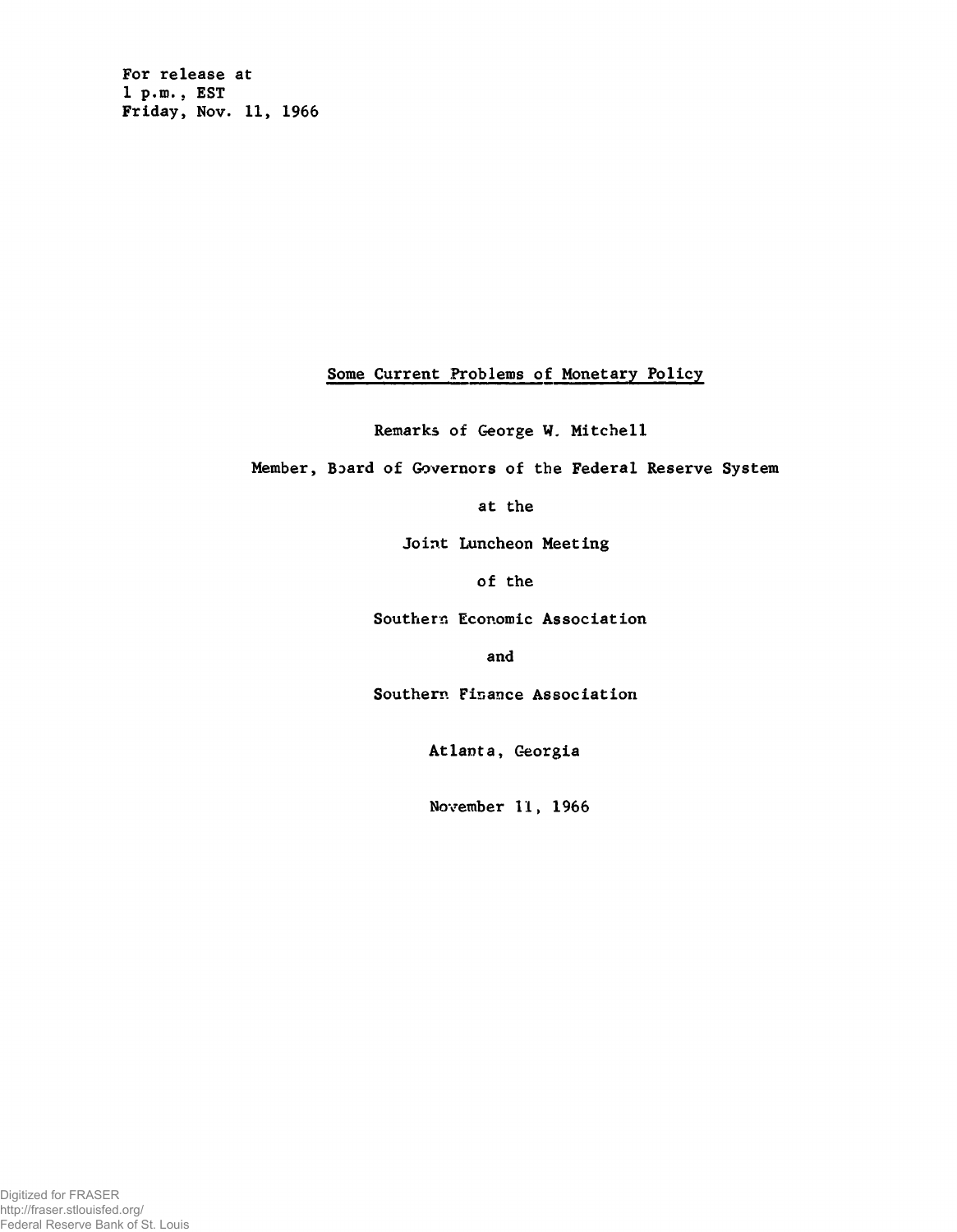## Some Current Problems of Monetary Policy

When 1 accepted your Program Chairman's invitation to be in Atlanta today it seemed desirable to have a fail-safe title for my remarks- neither too confining nor too demanding on my resources, neither too dull nor too exciting to your expectations. We came up with "Some Current Problems of Monetary Policy." It covers everything and promises nothing- the latter is perhaps more important to me as no one likes to find himself in a state of obvious "flunkedness." I once heard Jimmy Ernst say "It is far easier to compose a stimulating, provocative speech title than it is to compose the speech that lives up to it"--an aphorism which he proceeded to demonstrate. I obviously am not under that constraint today.

However, as the time for delivery of this speech drew near the more obvious facets of my wide-ranging topic seemed less and less worth our time and attention. What more is there for me to say than one can read in the daily newspaper about the problems of monetary policy that are implicit in unfolding economic and financial trends?

> Is there an unseasonal chill descending on the private economy? Have interest rates reached and passed their cyclical highs? Will Vietnam spending escalate further? Have banks, prodded by the Federal Reserve, brought business loan growth to a standstill, or are faltering business loans bringing bank growth to a standstill? Or is it that bank growth is the victim of necessitous disintermediation brought pn by interest rate ceilings on time deposits which disadvantage banks because the yields on marketable securities and ceiling rates on savings and loan association shares are higher?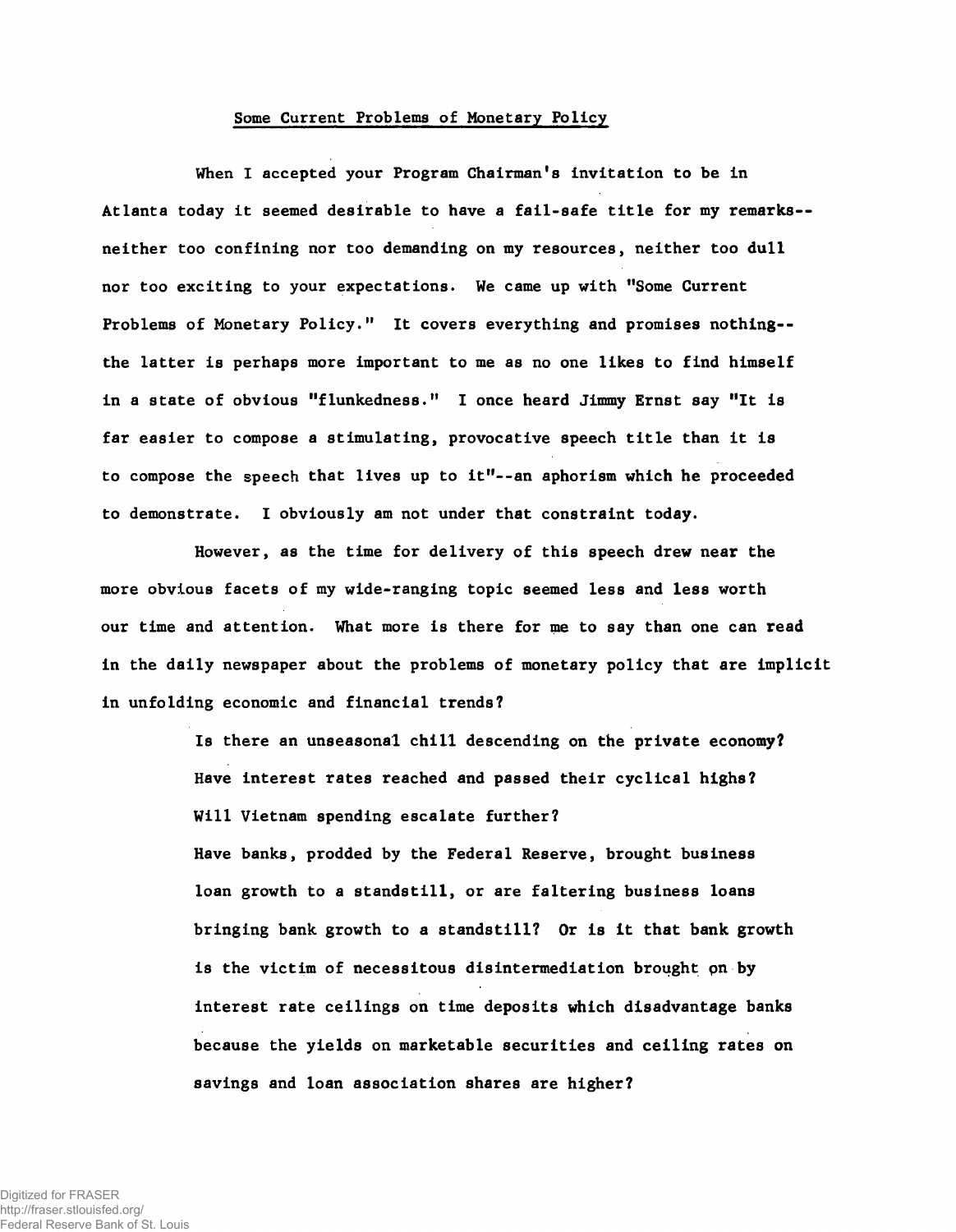Is the balance of payments getting worse because our trading position is deteriorating, or is it getting better because of the large short-term money inflow that has been taking place? Was the little spurt in money supply growth back in May-October, 1964, associated with the surge in GNP in the fourth quarter of 1965 and first quarter of 1966--about 16 months later; and did the let-down, in money supply growth early in 1965 presage the falling off in GNP in the second quarter of 1966--again, nearly 16 months later?

If the relationship between these phenomena is more than coincidental, what should we be expecting of GNP late in 1967 and early in 1968 in light of the fact that money supply has shown no growth in the past six months?

In time we may well have the answers to all of these and like questions--as of now I could, for the record, only speculate about them, as can anyone else. But, unlike most economists, I have a special handicap, not too widely shared, of possibly having something to do with the answers to some of these questions. The inhibiting effect of responsibility does not make for free-flowing prognostication.

Under my protean speech title I had thought I could also discuss the pros and cons of moderating economic expansion by using Federal fiscal action to supplement or supplant monetary action, as the case may be. Now that the selective impact of general monetary restraint has been so widely observed, if not shared, there is a certain yearning for some anonymity in the linkage between policy actions and economic consequences. How nice it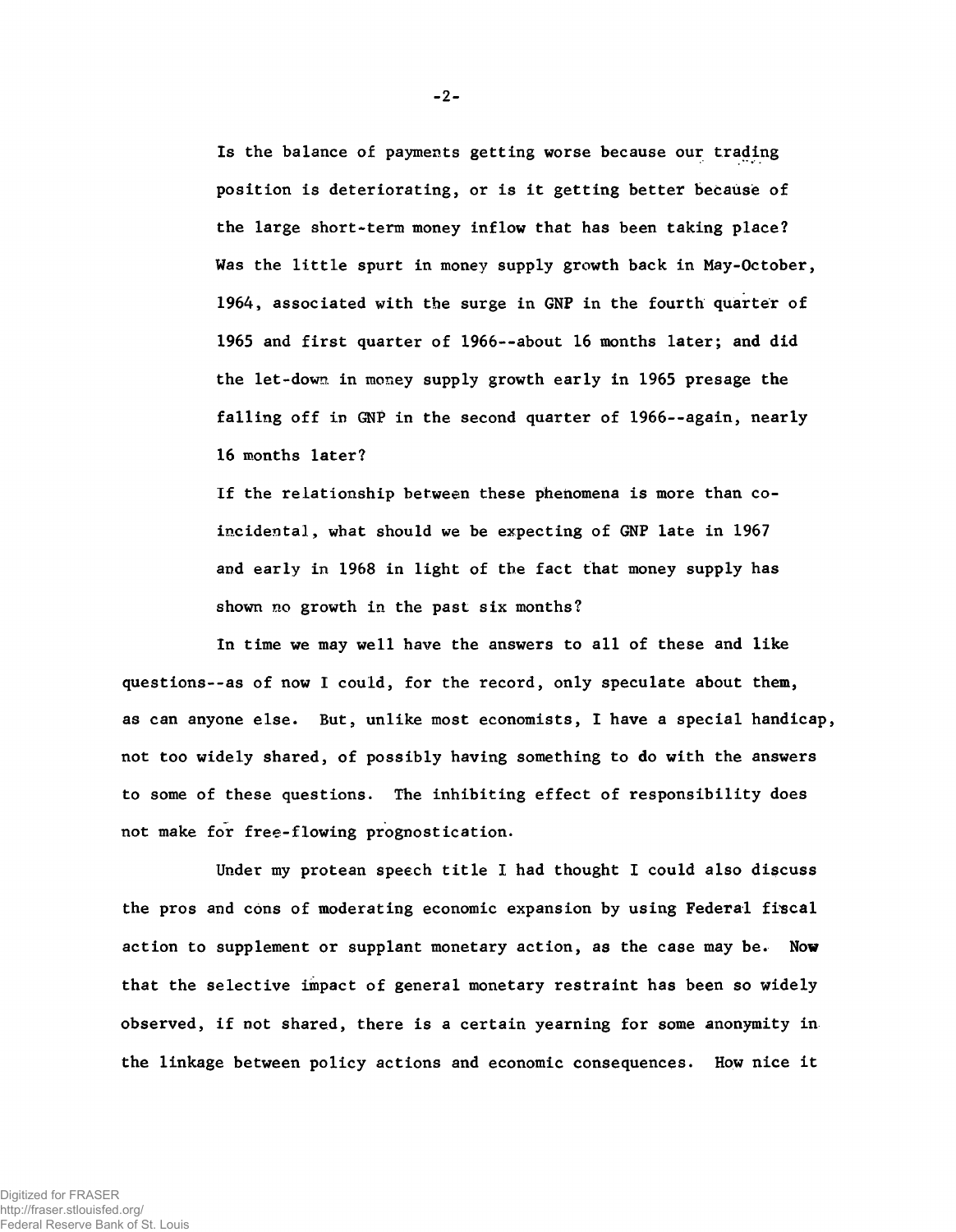would be to have a gentle diffusion of policy effects--felt by none, but influential on all. It is too much to expect, however, that restraint will go either unnoticed or unchallenged. Quite naturally we from the Federal Reserve who have had our finger— and perhaps even more of our anatomy--in the dike for a year or so would welcome fiscal action, either as a replacement or an ally in the task to be done.

But a speech along this line would be "old hat" for you and, in a way, self-serving for me. I concluded, therefore, that for this audience it would be most appropriate to unveil some of the monetary planning now going on at the Federal Reserve--planning which we hope will make our future monetary actions more timely, more precise and more certain and, hence, less unnecessarily disruptive to our financial framework and institutions. Perhaps it comes as a surprise to you to know that the Federal Reserve plans ahead, just as do those who build cars, space vehicles, or cities. We are now researching the guidelines for monetary policy in future periods of ease and restraint, and how tools of monetary policy can be adapted or invented to best serve the needs of the economy of tomorrow.

The most far-reaching basic research currently underway is an organized attempt to fill the gaps in our knowledge about the processes through which monetary policy influences the general economy. For short, we call this "linkage" research.

The influence of financial factors on the demands for goods and services is doubted by few economists, but there is either uncertainty or disagreement as to which financial variables are the most influential, through what channels--financial and real--they exert their influence on

-3-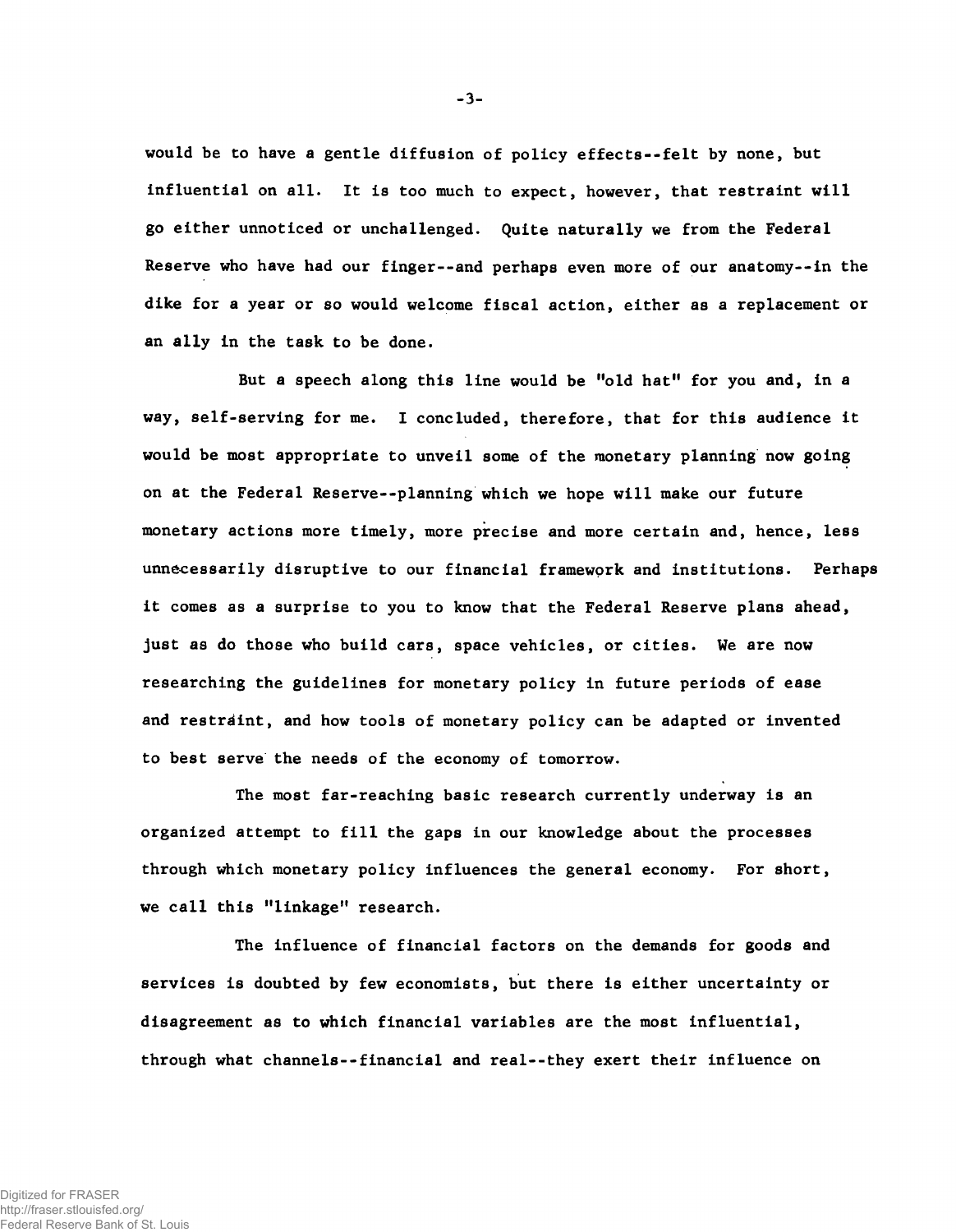spending and saving decisions, the magnitude of their influence, how long it takes for this influence to be effective, and how their magnitude and timing varies at different stages of the business cycle. Nor is there an entirely satisfactory understanding as to the processes by which the monetary policy actions of the Federal Reserve itself affect the financial variables which, in turn, act on the real economy.

Our research in this area is based on the belief, or at least the assumption, that an adequate model of the quantifiable monetary influences on the economy must deal with both the balance sheet and income accounts *of* consumers, businesses and financial institutions. I think it is fair to say that, within the existing range of uncertainty, a majority of monetary economists have arrived at a roughly similar working consensus as to how monetary instruments influence aggregate demands for goods and services and, through them, such ultimate policy variables as employment, production and growth. ' This is commonly referred to as the "portfolio" approach to monetary influence.

Views of Professor Friedman and others that concentrate on money *i* supply influence on GNP are, it seems to me, less widely credited. Nor are the pure Keynesian macro-models generally accepted, since they deal almost entirely with the income accounts of participants in the economic processes, treating balance sheets only in a very fragmentary way. The spending behavior of consumers and businesses in these models reflects monetary variables only by including in their equations some interest rates and perhaps a few liquidity variables. It is our feeling that monetary policy works its effect on the economy partly through disturbing balance sheet

-4-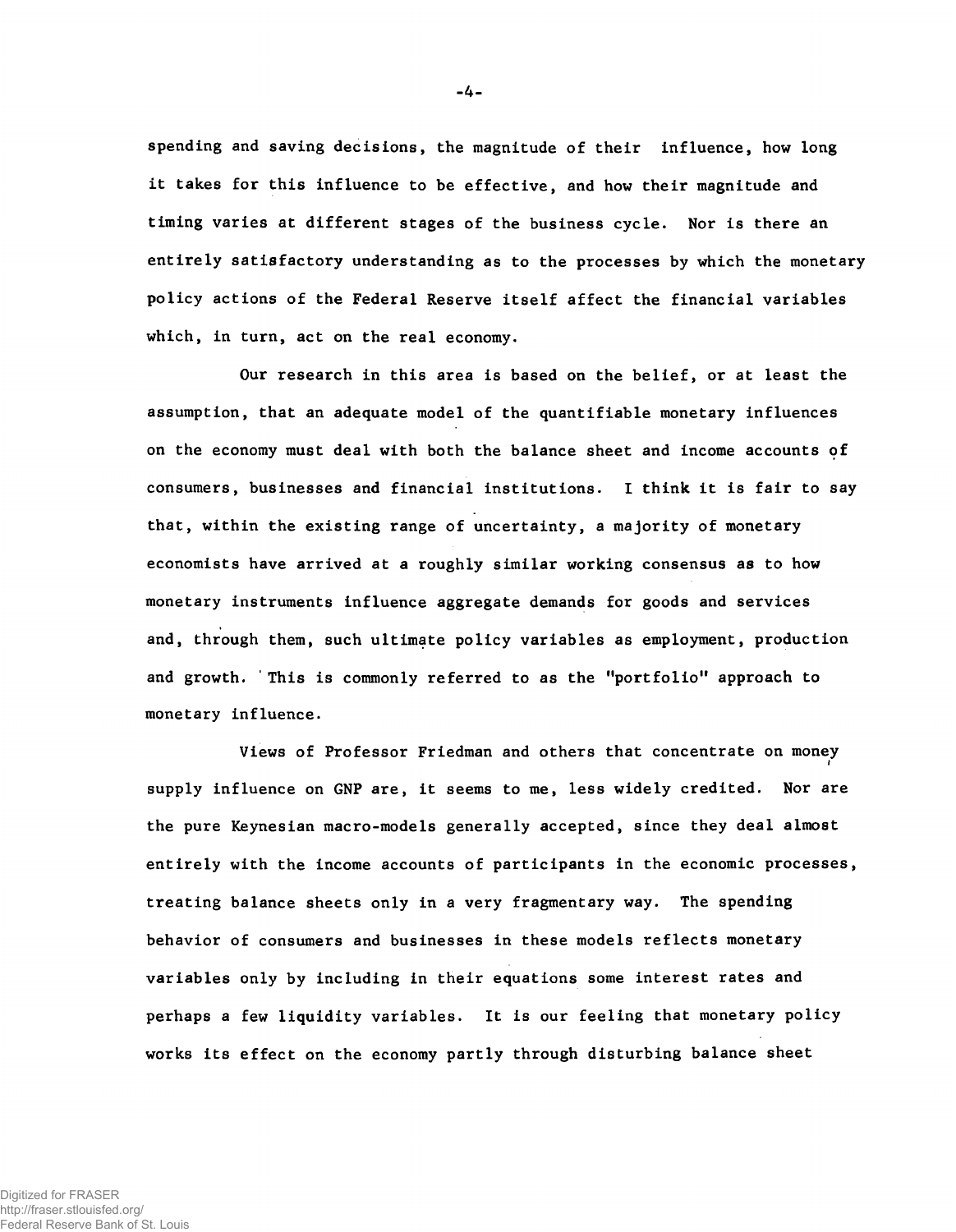equilibria, and that these disturbances are adjusted in complex ways that include, but are not confined to, changes in the flows of funds reflected in the income accounts.

Let me hasten to say that our current emphasis on work in this area does not imply that the research staffs in the Federal Reserve System have just awakened to the need for a better understanding of monetary processes. In a sense, the Fed has been doing linkage research all its life, just as Moliere'aM. Jourdain discovered that he had been writing prose for 40 years. But Federal Reserve research into the linkages between monetary action and ultimate economic effects is now being organized more systematically and pursued with more modern techniques. In particular, the current effort represents the System's first big entry into the wonderful world of econometric-model building and large-scale use of the computer in such model building.

Our initial approach *to* "linkage" research was in the best of Federal Reserve System tradition--we appointed a committee. It was chaired by Dave Eastburn of the Philadelphia Reserve Bank. This group brought forth a charter for our research efforts at understanding monetary processes entitled, "Linkages Between Monetary Policy and the General Economy: A Framework for Research."

With this charter at hand, we tapped three sources of analytical talent. One group, comprised of economists from both the Board's staff and the staffs of the Federal Reserve Banks, went to work on severable and manageable segments of the monetary processes as described in the charter. Another group was brought into being by beefing up our in-house staff at the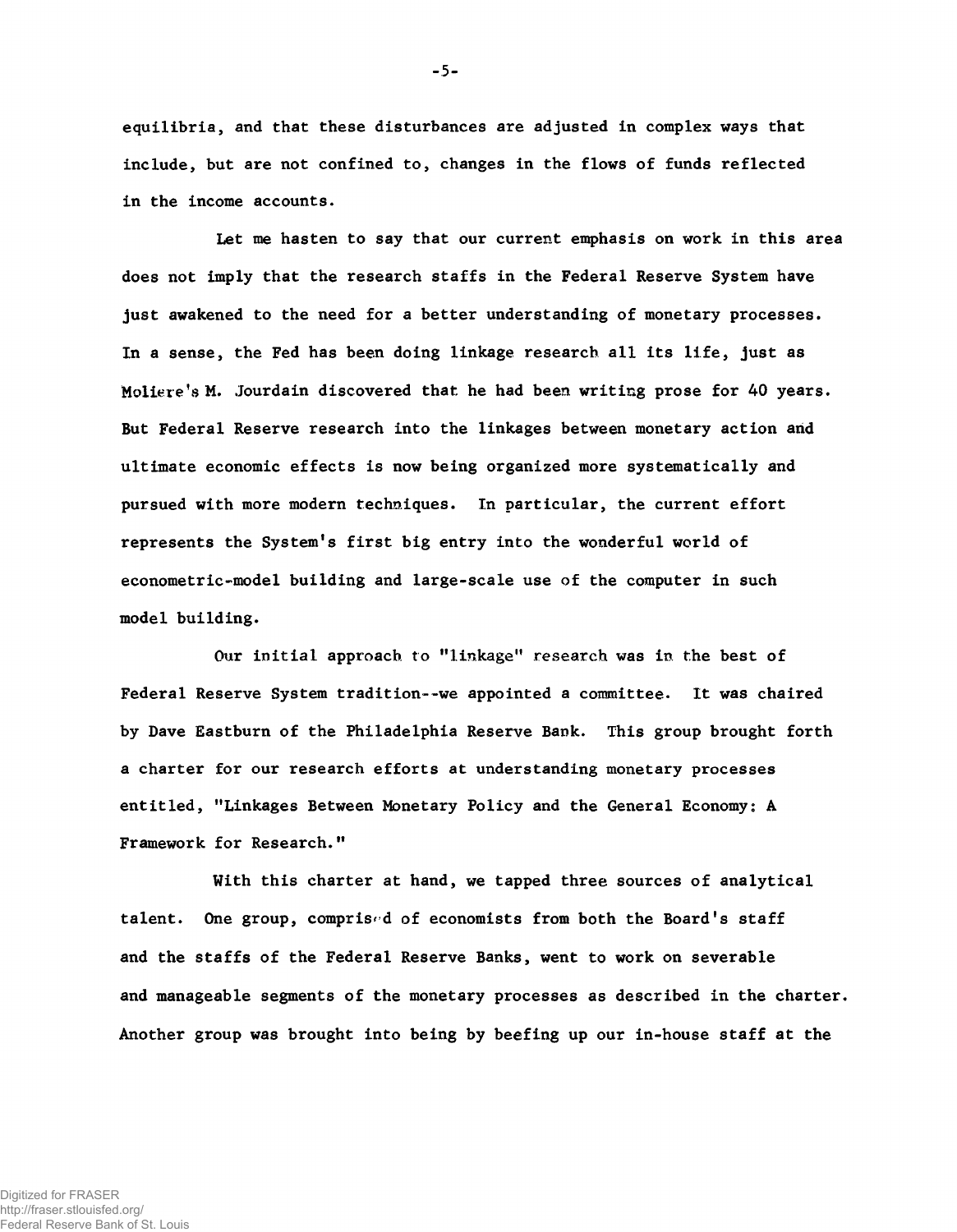Board of Governors to develop an econometric model of the economy that was oriented very closely to what we considered to be the needs of a monetary authority. And a third approach to the problem was organized by financing, through the Social Science Research Council, work by academic monetary economists in the area of the impact of financial variables on various sectors of the real economy.

A few words about each of these approaches. Our System-wide efforts have involved five working forces. One group, initially chaired by John Kareken of the Minneapolis Reserve Bank and the University of Minnesota, and now by Richard Davis of the New York Reserve Bank, currently on leave at Princeton, was given the job of developing a model or framework for the entire linkage process all the way from a specific Federal Reserve action to the ultimate goals of monetary policy.

Now, ideally, we should have stopped right there and waited for the model to be constructed before we started testing its many relationships. But since we knew this would be a long and difficult job and since we also felt pretty sure that we could identify some of the relationships that would no doubt turn up in any model, we set up four additional working groups, each of which was deliberately charged with taking a partial rather than an over-all approach, at the same time the over-all model was being constructed.

One of these task forces is concerned with linkages among money market variables. It is headed by Robert Holland of the Board's staff. More specifically, this group is seeking to establish the relationships among Federal Reserve open market operations in Government securities, various short-term interest rates, and other indexes of money market conditions and reserve utilization by the banking system.

-6-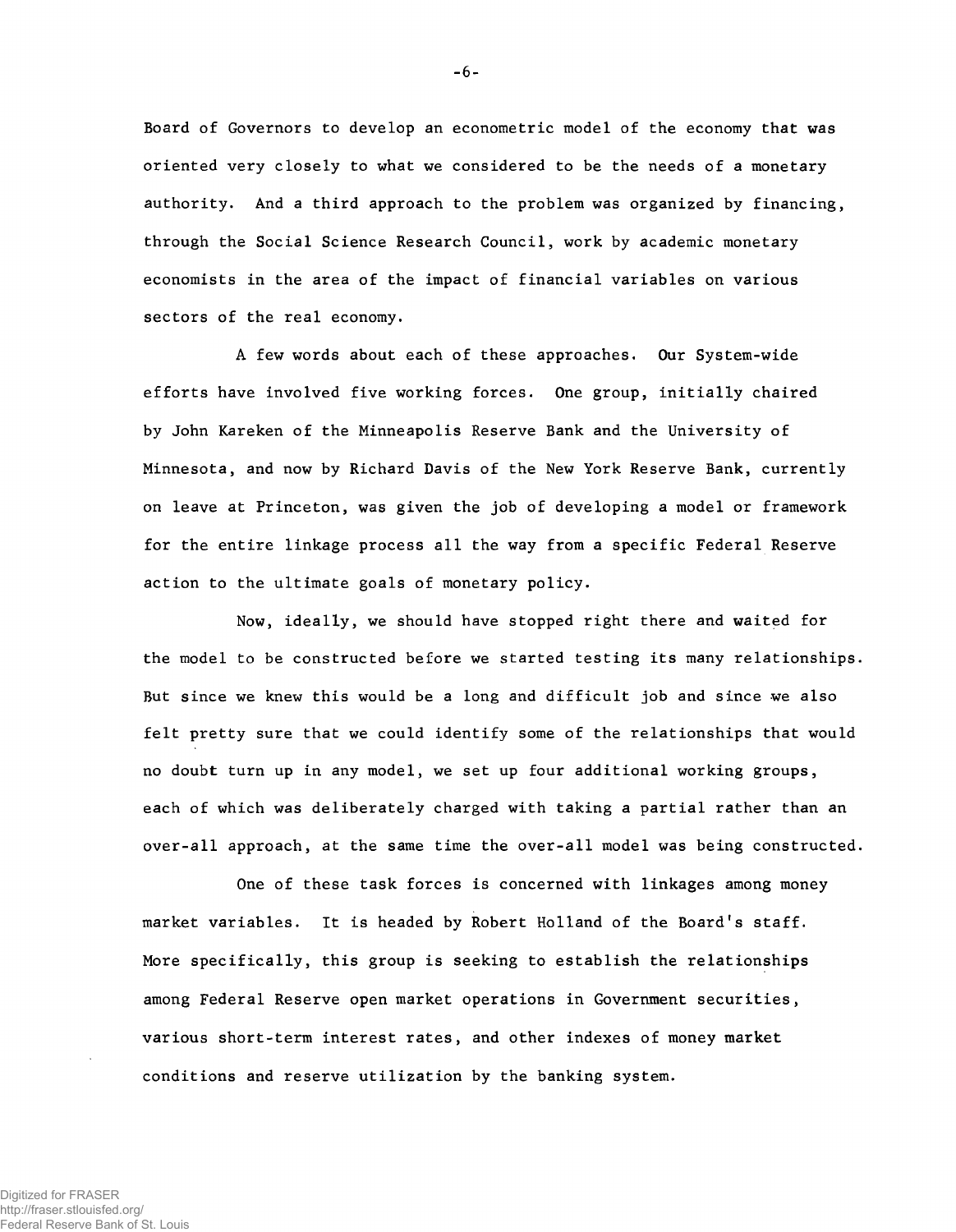Another group is concerned with links between money market variables and more basic financial variables. This group, headed by Maurice Mann of the Cleveland Reserve Bank, is studying the links between changes in bank reserves and such other financial variables as demand deposits, currency in circulation, time deposits, bank credit and longer-term interest rates.

Still another group is concerning itself with the relationships among the real variables in the economy.' Wilbur Billington of the Kansas City Reserve Bank is heading this group and it is focusing on the relationships among such ultimate goals of monetary policy as high employment, production, sustainable economic growth and reasonable price stability.

A final group, which is just getting off the ground and which is headed by Robert Solomon of the Board's staff, is concerned with the relationships between domestic financial conditions and -international capital movements.

The work of the in-house staff of the Board and that of the academic economists .associated with the SSRC is gradually converging. Both are now involved in the construction and testing of a 50 to 60 equation quarterly model of the U.S. economy. The main purposes of such a model are to aid in short-term forecasting and to establish the likely effects of alternate monetary policies on major economic aggregates. It will be used to supplement, and in conjunction with, the judgmental models we currently use in our policy formulation.

Our in-house work on an over-all model is mainly under the direction of Frank de Leeuw. Incidentally, let me work in a recruiting plug here. We are in the market for several good, young econometricians. If youknow of any such people who would be interested in getting involved in our

Digitized for FRASER http://fraser.stlouisfed.org/ Federal Reserve Bank of St. Louis **-** 7**-**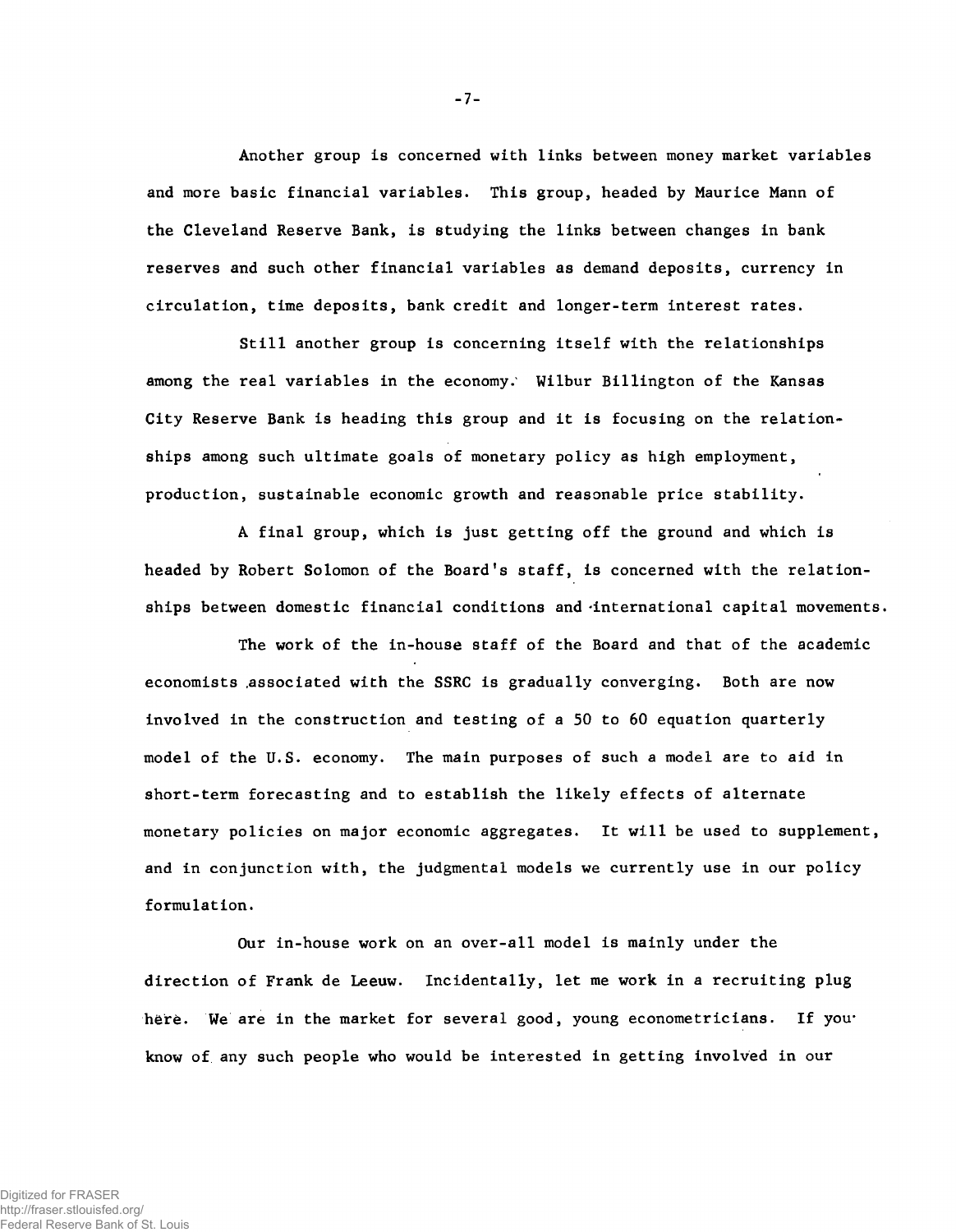exciting linkage work, Daniel Brill, Director of our Division of Research and Statistics, would be most pleased to know about them.

Our Social Science Research Council work was originally under a committee headed by James Duesenberry of Harvard, now at the Council of Economic Advisers, and Franco Modigliani of MIT. This committee contracted several studies on the influence of financial variables on various types of expenditures. This work is still going on and, more recently, we are also sponsoring a larger research project led jointly by Modigliani and Albert Ando of the University of Pennsylvania on the construction of the model to which I have referred earlier.

It is still too early to say anything about the over-all results to date of our work. Some time next year we hope to have constructed a model and to have begun to fit the pieces involving the various observed relationships among specific variables into the over-all framework.

In.the meantime, though, several individual pieces of the work have been completed. Some of these have been summarized in the Federal Reserve Bulletin and are available in full in mimeographed form on request. Other papers will follow from time to time as they are completed.

In the System-wide work, research to date has focused on what someone has termed the "inside links," that is, those connecting variables over which the Federal Reserve has most direct influence and other financial variables. To cite just one example, George Kaufman of the Chicago Federal Reserve Bank sought to identify variables most closely related to past changes in the public's holdings of currency. Among all the variables he tested, he found that only changes in income and/or aggregate expenditures were consistently and significantly related to changes in currency.

-8-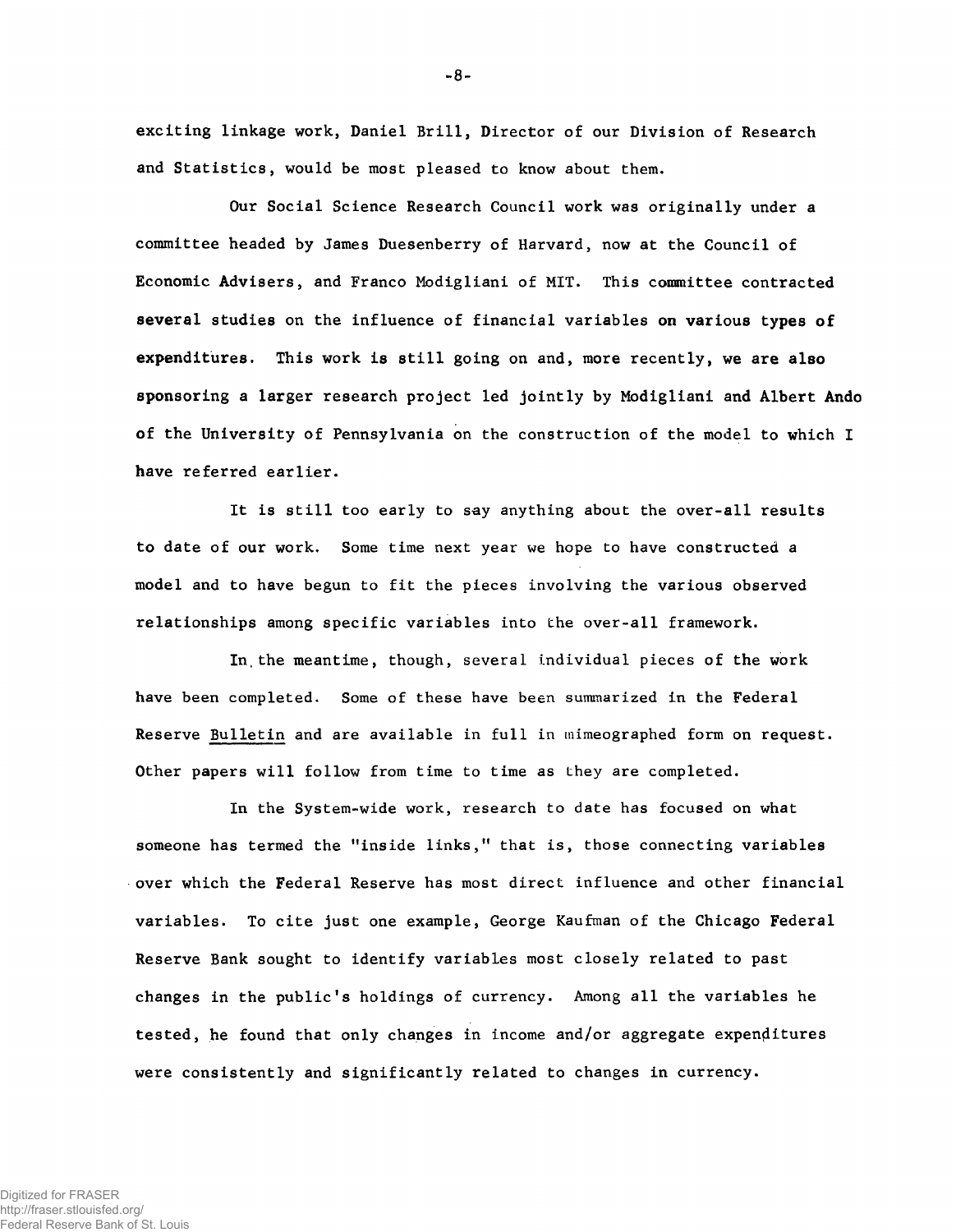An example of System work on relationships among the real economic variables is a study by Addison Cutler of the Cleveland Reserve Bank, which concerned itself with the relative roles of "demand-pull" and "cost-push" in commodity price movements in the late **1950's** and early **1960's.** He concluded, based on an analysis of data on prices and output of **188** product lines, that cost-push was relatively more important in the **1953-57** period than in the **1957-63** period, although even in the latter period the role of cost-push seemed to be far from negligible.

We have also done some work on the linkages between finance and the real economy. One paper by Jimmie Monhollon of the Richmond Federal Reserve Bank, for example, on manufacturers' inventory investment and monetary policy, has been summarized in the Bulletin. Another by Professor Sesek of the University of Illinois on the effects of financial variables on investment in plant and equipment— one of several financed under our Social Science Research Council contract--is scheduled to be published shortly in the Review of Economic Statistics. The Monhollon paper found no significant direct relationship between the cost and availability of credit and inventory investment in the postwar period. The paper suggested, however, that the indirect effects of monetary policy through sales, unfilled orders and prices may be quite important to such investment. The Resek paper, on the other hand, .produced some surprisingly strong evidence on the influence of financial factors such as interest rates and stock market variables on plant and equipment spending. Other work in our project is well advanced on the effects of financial variables on consumer spending, on durable goods, and on State and local government spending.

-9-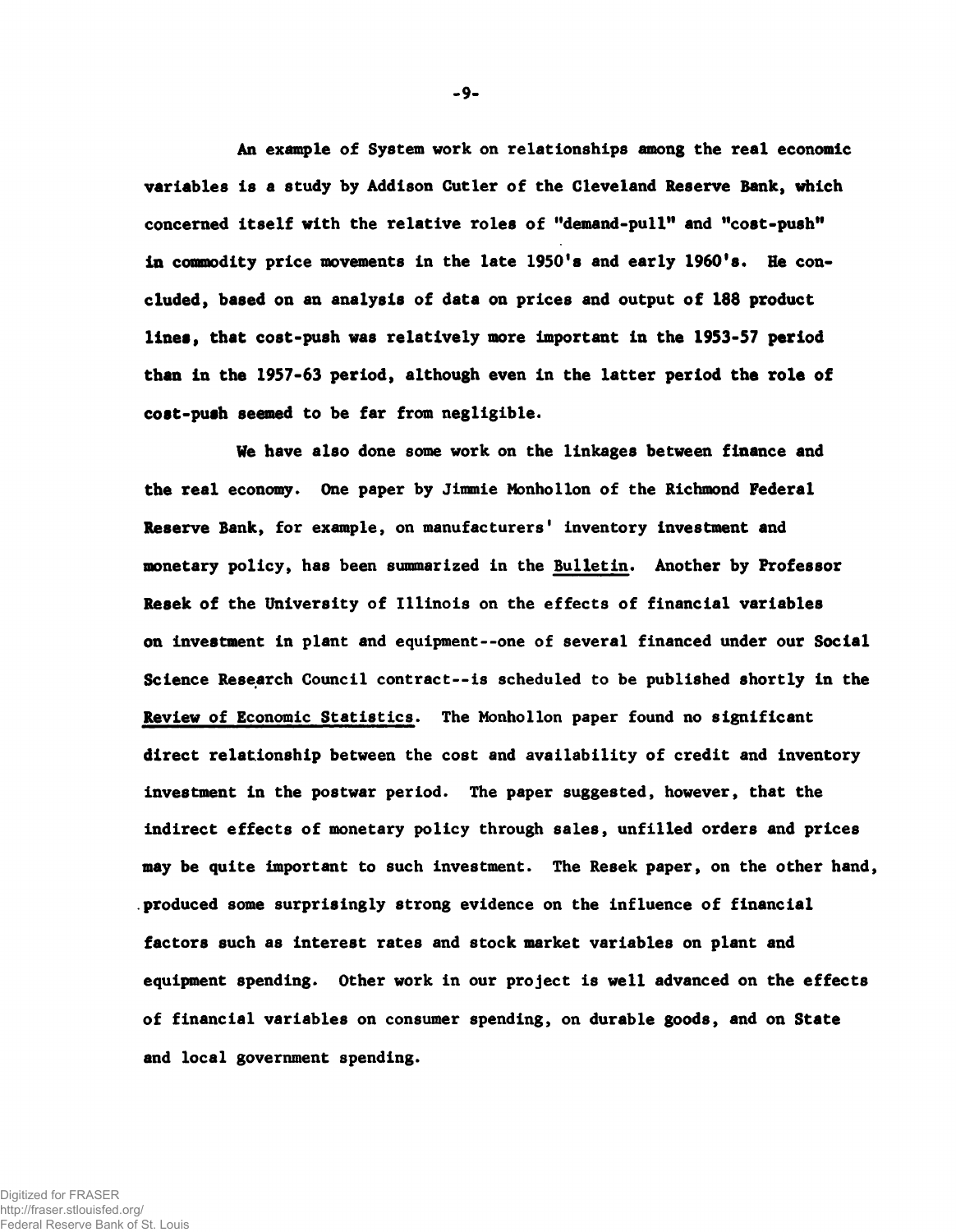One final word about our efforts in this area of the relationship between monetary policy and. economic activity. Our current research program is, I believe, a sizable step forward. It should provide us with much more quantitative information as to the many processes, linkages and relationships involved between specific Federal Reserve actions at one end of the line and the ultimate goals of economic stabilization at the other end. We very much need quantitative measurements to condition and to back up our judgments of appropriate policy.

The Federal Reserve System is also engaged in a comprehensive study of the discount mechanism. This study has sought to evaluate the working of the present system in periods when monetary posture is stimulative, accommodative or restrictive. While it is currently absorbing a large amount of System research effort it, too, is not oriented at present-day problems but rather at issues likely to be faced in the future. Thus, it is examining prospective changes, ranging from small technical improvements to major revisions in the. discount mechanism and rationale.

The present discount function operates under Regulation A, Which was last revised in 1955. The changes in the economic and financial environment that have taken place in the intervening ten years--such as the decline in bank holdings of easily marketable assets, the growth of markets for certificates of deposit and Federal funds, and the evolution in bank attitudes and practices toward borrowing--were motivating factors in undertaking the current study. That the present mechanism is perhaps not well suited to current conditions has been suggested by criticisms and questions raised both within and without the System as well as by the small scale of System lending.

-10-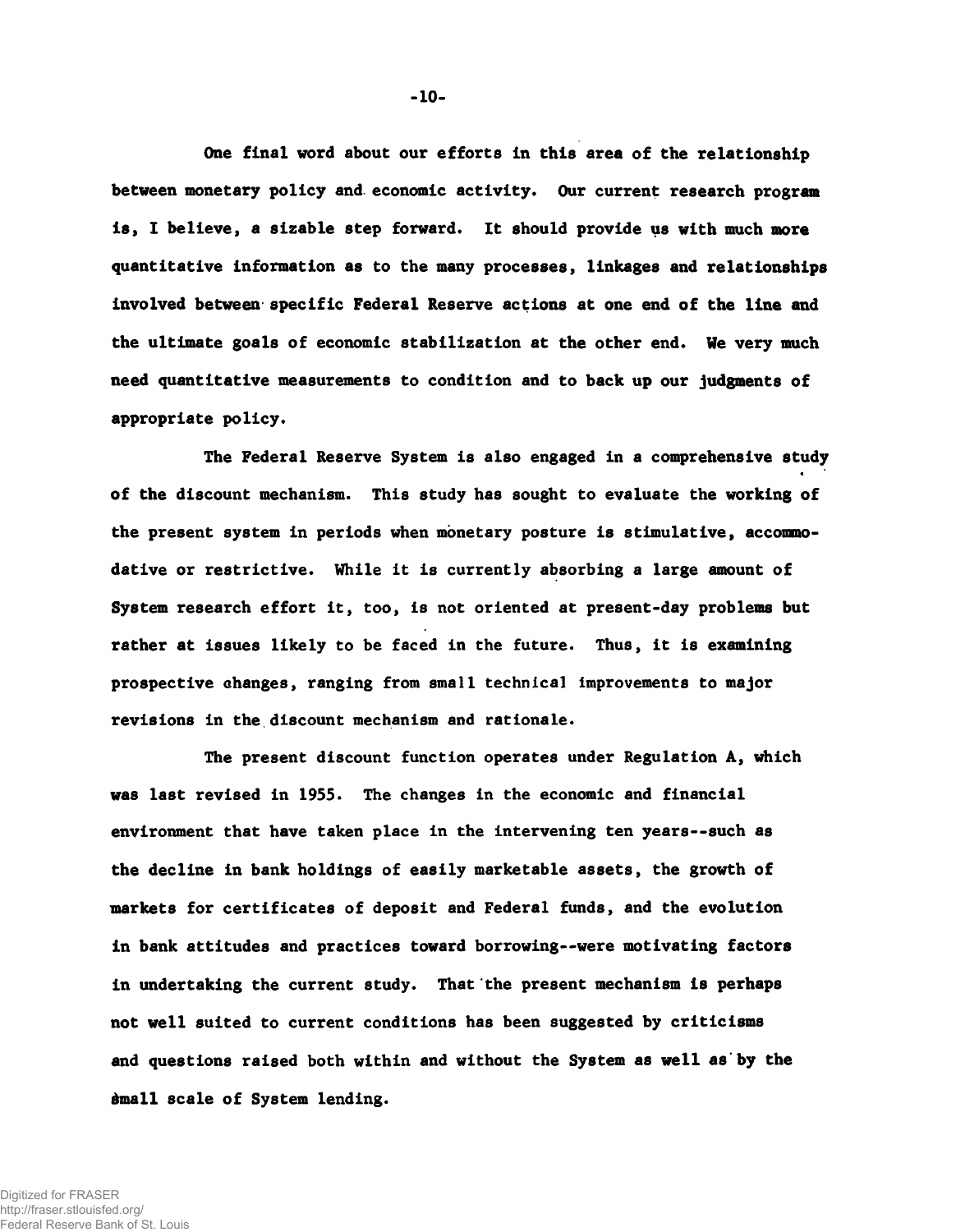Participation in this project has involved staff and officials from many parts of the System. The Steering Committee is composed of representatives from the Board of Governors and Presidents of the Reserve Banks; the research is being directed by top-level official staff personnel at the Board and the Banks; staff economists and technicians have been working with academic consultants as well as the staffs of foreign central banks. More than 25 separate research studies have been completed or are in process.

Studies to date have made it clear that for discounting purposes we cannot regard our banking system as homogeneous. It is, rather, a collection of 14,000 individual units, of which about 6,000 are members of the Federal Reserve System, and among whom some 700 of the largest are, for practical purposes, sui generis. These latter banks all actively deal in Federal funds, and about 200 of them are directly and continually in contact with the Nation's central money market. All other banks, while constituting about 95 per cent of the banks in the country, hold only about 30 per cent of total deposits, and account for an even smaller proportion of the fluctuations therein. Discounting is at times vitally important to the smaller banks, but the total volume of their borrowings is relatively unimportant for over-all monetary policy. It is within the group of larger banks, and especially the money-market banks, that changes in the aggregate volume of discounting can importantly affect the bite of national monetary policy.

-11-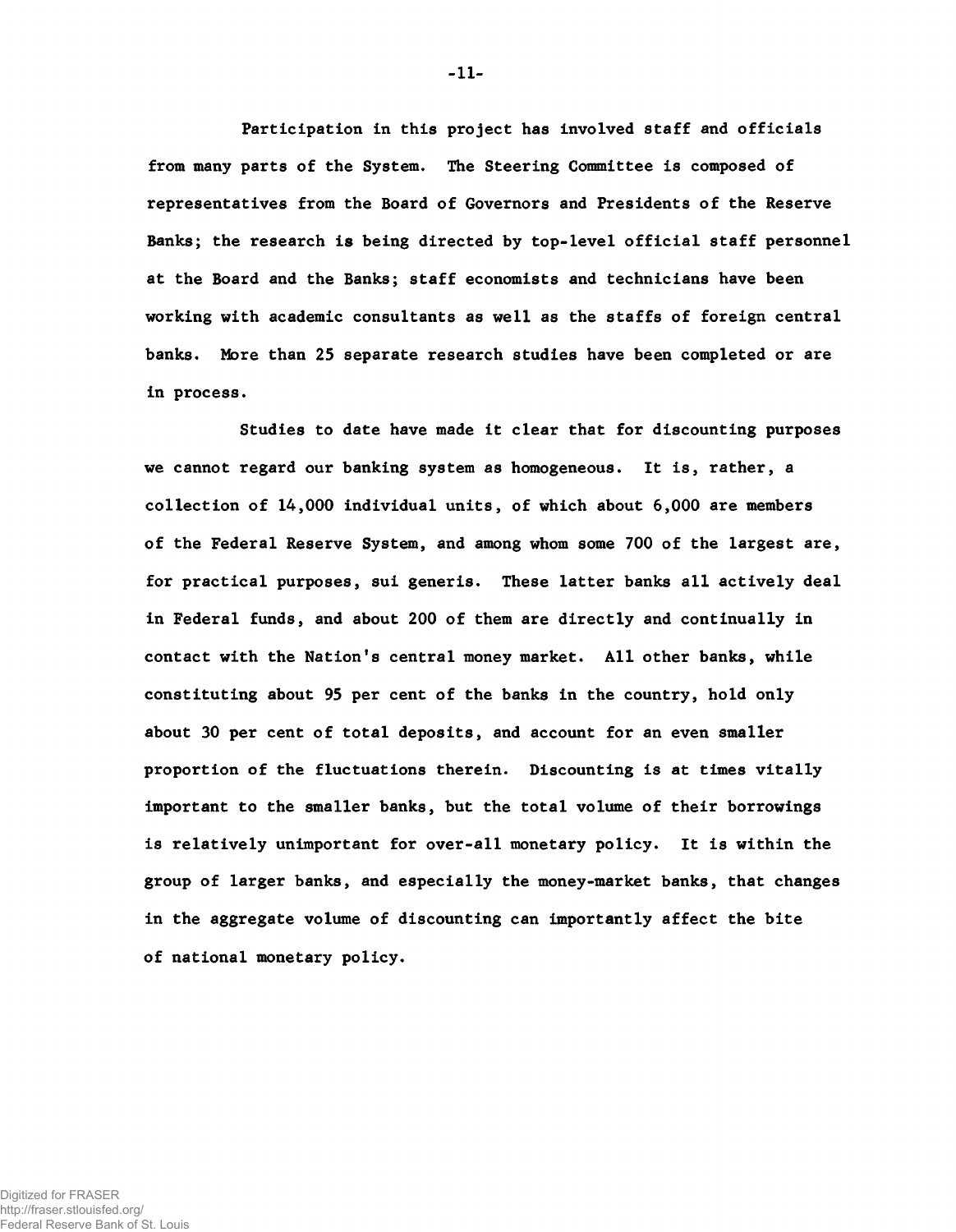We have found it useful to think of discounting as made up of two dimensions, which might be described as operational and strategic. The operational includes meeting those needs for reserves which are caused by such factors as random short-falls from projections, seasonal patterns of loan demand, and deposit losses. These needs appear in almost all banks at some time, and are presumably not created, nor importantly affected, by changes in monetary policy. This is the sort of discounting upon which the 1955 Regulation concentrated.

The strategic dimension of discounting includes borrowing which comes about as the result of monetary pressure and this is the sort of borrowing that accounts for most of today's aggregates. In practice, of course, the two dimensions of discounting often blend together. The operational needs increase somewhat during periods of restraint, and, probably more important, other means of adjustment become less readily available.

It seems reasonable to expect that the discount window will continue to assist banks in meeting their purely operational needs, a task for which it is uniquely suited. However, various improvements in the way it meets them are under consideration. Also being examined are possible ways of easing these needs by mechanisms other than the discount window--for example, the possibilities for changes in reserve period accounting or the fostering of secondary markets to ease flows of funds among banks.

Also being discussed is the possibility of the discount window assuming some of the responsibility for operational reserve adjustments now performed by open market operations. These would be somewhat different from the above in that they would involve offsetting some of the short-term,

-12-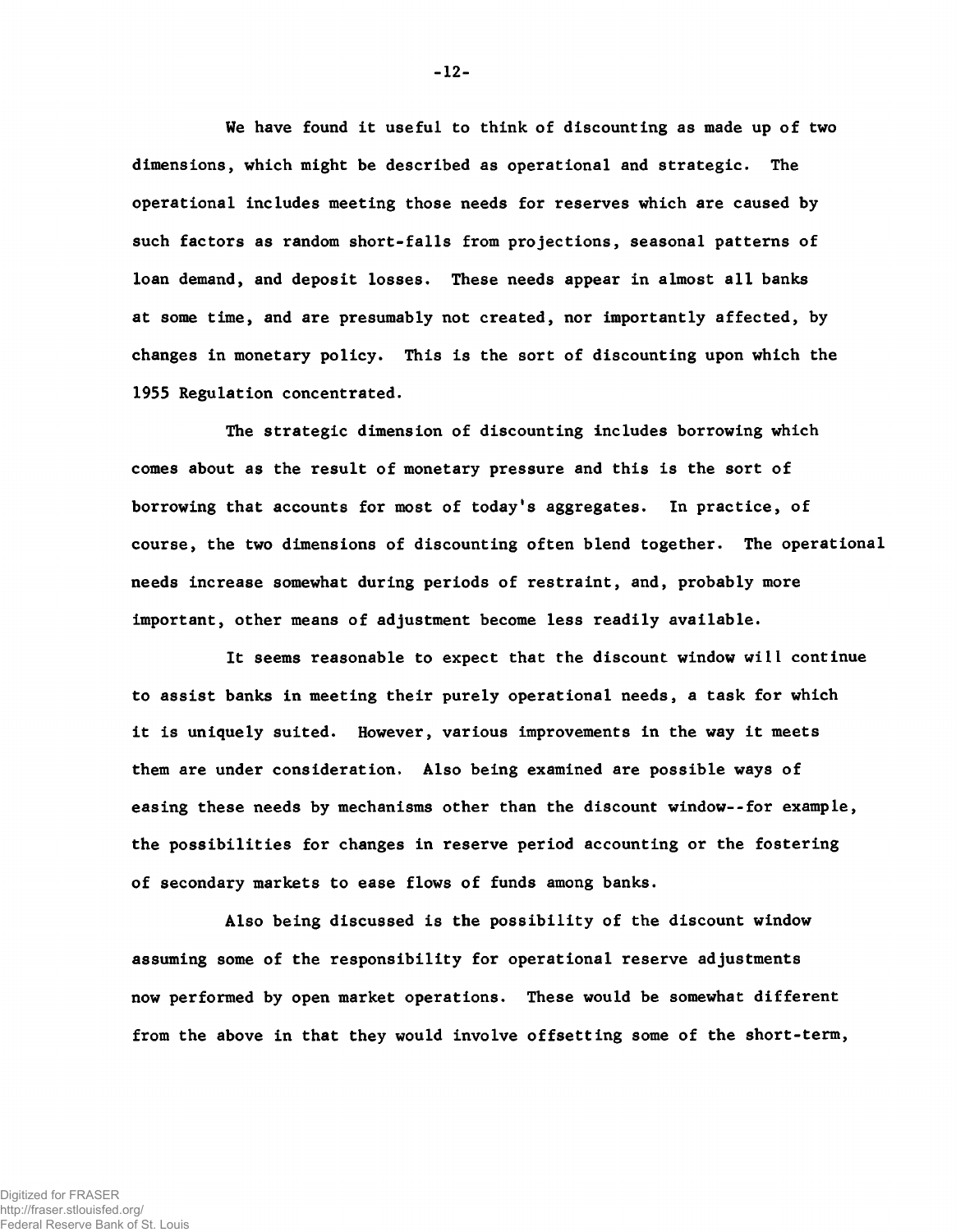reversible movements in reserves which are also largely unrelated to monetary policy, but which affect the economy as a whole as well as any individual bank.

Another question that has been raised is the possibility of the window taking a more active part in carrying out the thrust of monetary policy. As the proportion of reserves supplied through the discount window increases in periods of restraint, more banks are under pressure to adjust, and thus the restraint is transmitted throughout the banking system. Possibilities for improving and strengthening this mechanism are being discussed.

A question which overrides all considerations of discount window use is how to control it. The extent of borrowing is now controlled primarily by bank reluctance to borrow and, when this is not effective, by administrative counseling. The discount rate serves only a subsidiary role. This system has been the target of much criticism; various changes have been suggested. The academic experts would have us rely almost exclusively on rate. Other suggestions are for quantitative limits, such as lines of credit or possibly an auction of funds, or some more positive variation of administrative control. All these possibilities are being considered within the framework of the study, as are numerous other combinations. As of now, no clear consensus has begun to emerge other than the sense, based largely on our own and foreign experience, that it would be unwise to give up a tool we have, or to wed ourselves exclusively to any one control mechanism which may become inappropriate in future circumstances.

These are but a few of the areas of inquiry within the discount study, but they perhaps give you some idea of its scope and the range of changes in the mechanism which it may produce.

 $-13-$